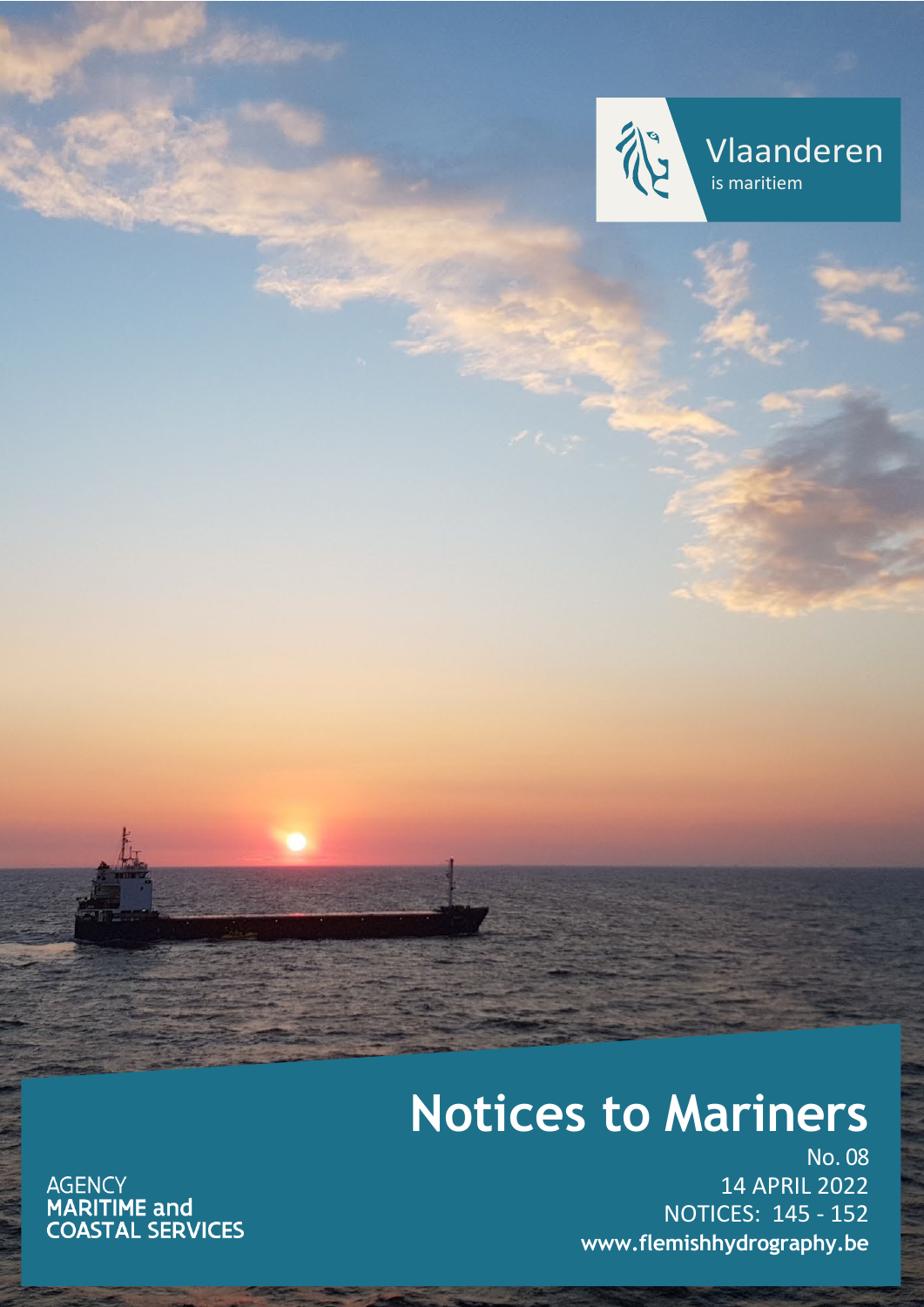Published by: Administrator General Nathalie Balcaen IAA Maritime and Coastal Services (MSC) Brussels 2022

© Flemish Government

Compiled by: Coastal Division - Flemish Hydrography Vrijhavenstraat 3 8400 Ostend Belgium

Reproduction of data from this publication is allowed provided the full acknowledgment is displayed: "MSC – Coastal Division – Flemish Hydrography".

© Photography: MSC - William De Vlaminck Design: Printing Office Lowyck Ostend

**This is a free translation of the official "Berichten aan Zeevarenden, nr. 08 jaargang 2022" In case of dispute the Dutch text is the only valid copy.**

General guidelines concerning the use of the Belgian NtM are described in the annual edition no. 01 of the Belgian Notices to Mariners.

Positions are given in the reference system World Geodetic System 84 (WGS84). Incorrect interpretation of the reference system can lead to errors in the position of several hundred of metres.

Depths (in metres): are reduced to Lowest Astronomical Tide (LAT) for tidal areas and to local dock datum for non-tidal areas.

Heights (in metres): drying heights are above LAT. Vertical clearance is above Mean High Water Spring (MHWS). Other heights are above Mean Sea Level (MSL). Heights for non-tidal areas are above local dock datum.

Directions, bearings, leading lines and light sectors (in degrees) are true reckoned from seawards.



The Coastal Division is ISO9001 and ISO14001 certified (version 2015).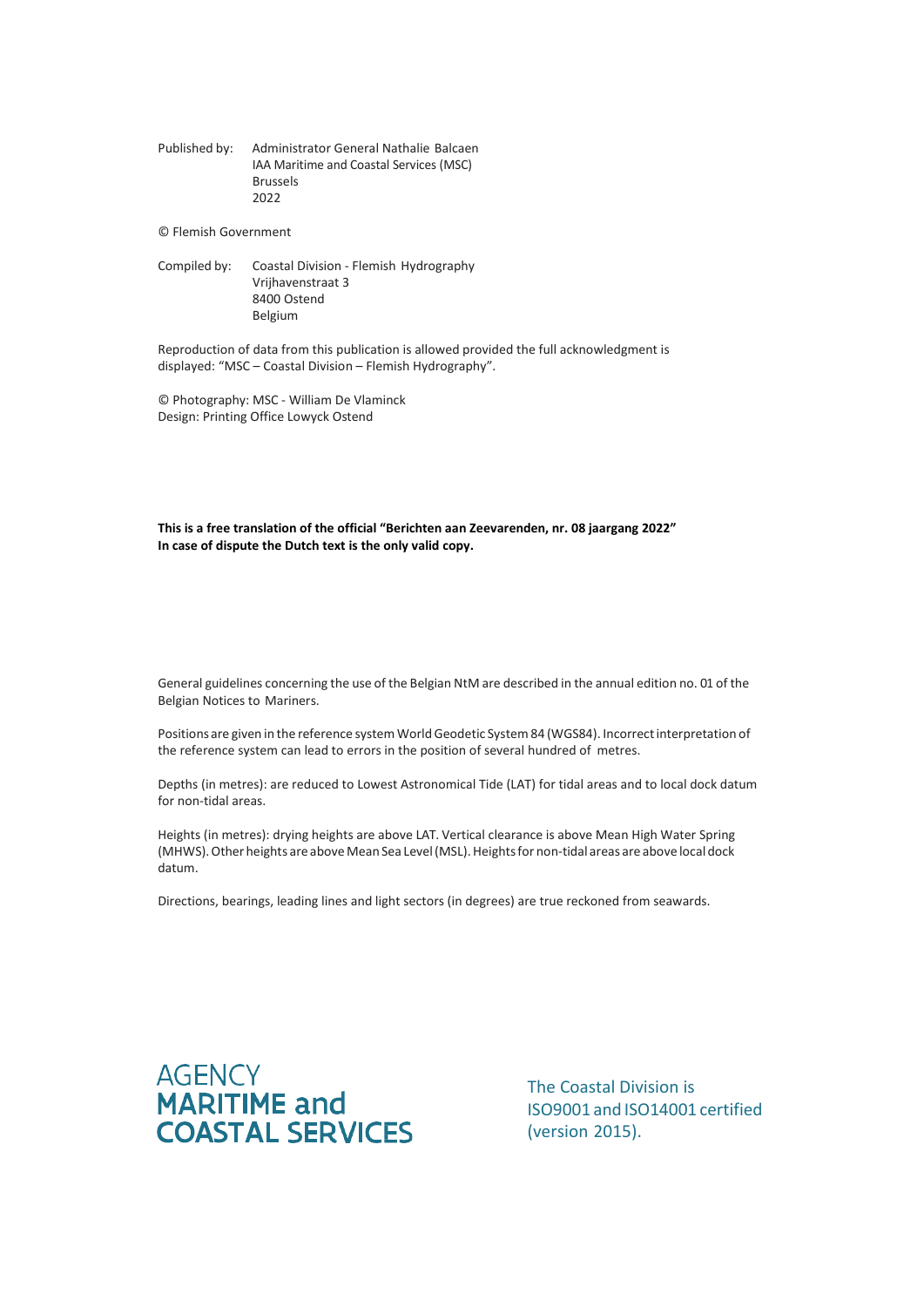# **GENERAL NOTICES**

# **2022-08/145(T) GENERAL NOTICES - NTM 1**

NtM 2022-02/080(T) is cancelled.

Ref.: NtM 2022-1/22

Due to the travel restrictions for corona, the additional conditions to 'GB 03-2018 Shore Based Pilotage (Loodsen op Afstand (LOA)) in the event of storm pilotage' are continued.

In the event of suspension of pilotage services, no more trips are made for incoming vessels.

In the event of suspension of pilotage services, the following additional conditions must be taken into account for outgoing vessels:

- 1. Vessels that, due to bad weather, are unable to disembark their pilot at one of the pilotage stations must:
	- a. not depart from the mentioned ports until the pilotage services have been resumed; an already placed pilot order must be suspended.
	- b. if the pilotage services are suspended after departure from one of the mentioned ports, to contact the GNA, after which a suitable solution will be sought.

These additional conditions remain in force until 31 May 2022.

Source: GNA Bass 044-2022

# **2022-08/146 GENERAL NOTICES - COVID-19 CORONAVIRUS MEASURES**

The GNA announces that as a result of the ongoing Corona pandemic, the following measures will be continued. According to international legislation, all ships are required to submit a Maritime Declaration of Health (MDH), both inbound and outbound. In Belgium SANIPORT is the competent authority that follows this up, in the Netherlands the GGD is the competent authority.

Maritime Declaration of Health (MDH):

All incoming vessels must submit a MDH, which requires the captain to indicate up to 24 hours before sailing whether there are any sick or suspected sick people on board. The master must also submit a list of the last ten ports of call. Depending on the port of destination, the vessel will then be screened by a competent governmental health authority.

If the health situation during the stay in the GNB area or during the port visit has changed compared to the situation when sailing, all ships must immediately submit another MDH.

As part of the contact tracing, we request that all vessels, after leaving the GNB area, report crew members who develop COVID-19 related disease symptoms and/or who test positive at a subsequent port within that period.

For more information, see GNA Bass 045-2022.

Source: GNA Bass 045-2022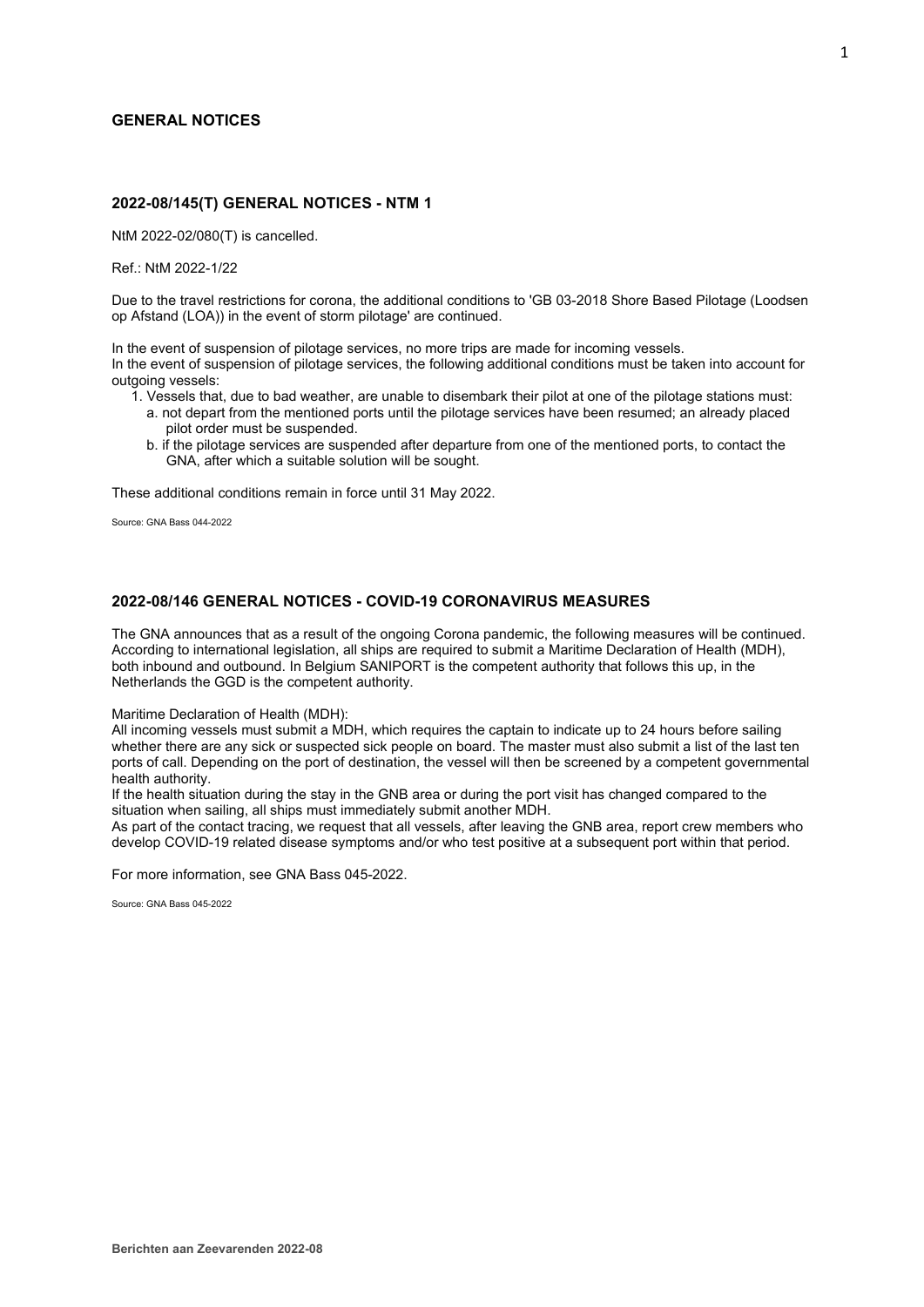# **BELGIUM**

# **2022-08/147(T) COASTAL ROUTE - DE PANNE-OOSTENDE - BUOY**

NtM 2022-05/114(T) is cancelled.

**Charts:** 102 (INT 1480), D11, 107/1, 107/2

Move:

- Buoy DC1 from position 51°07,13'N 002°35,52'E to position 51°10,28'N 002°44,92'E

Source: MRCC MSI 272/22

## **2022-08/148 BENEDEN-ZEESCHELDE - PAREL - FORT FILIP - BUOYS**

NtM 2021-03/100(T) is cancelled.

#### **Charts:** 104/04, 106 (INT 1478)

Insert:

- Buoy F1, yellow spar, St Andrew's cross as topmark, Q.Y in position 51°15,45'N 004°18,38'E

- Buoy F2, yellow spar, St Andrew's cross as topmark, Q.Y in position 51°15,54'N 004°18,24'E

- Buoy F3, yellow spar, St Andrew's cross as topmark, Q.Y in position 51°15,90'N 004°18,34'E

- Buoy F4, yellow spar, St Andrew's cross as topmark, Q.Y in position 51°16,08'N 004°18,57'E

Source: Vlaamse Hydrografie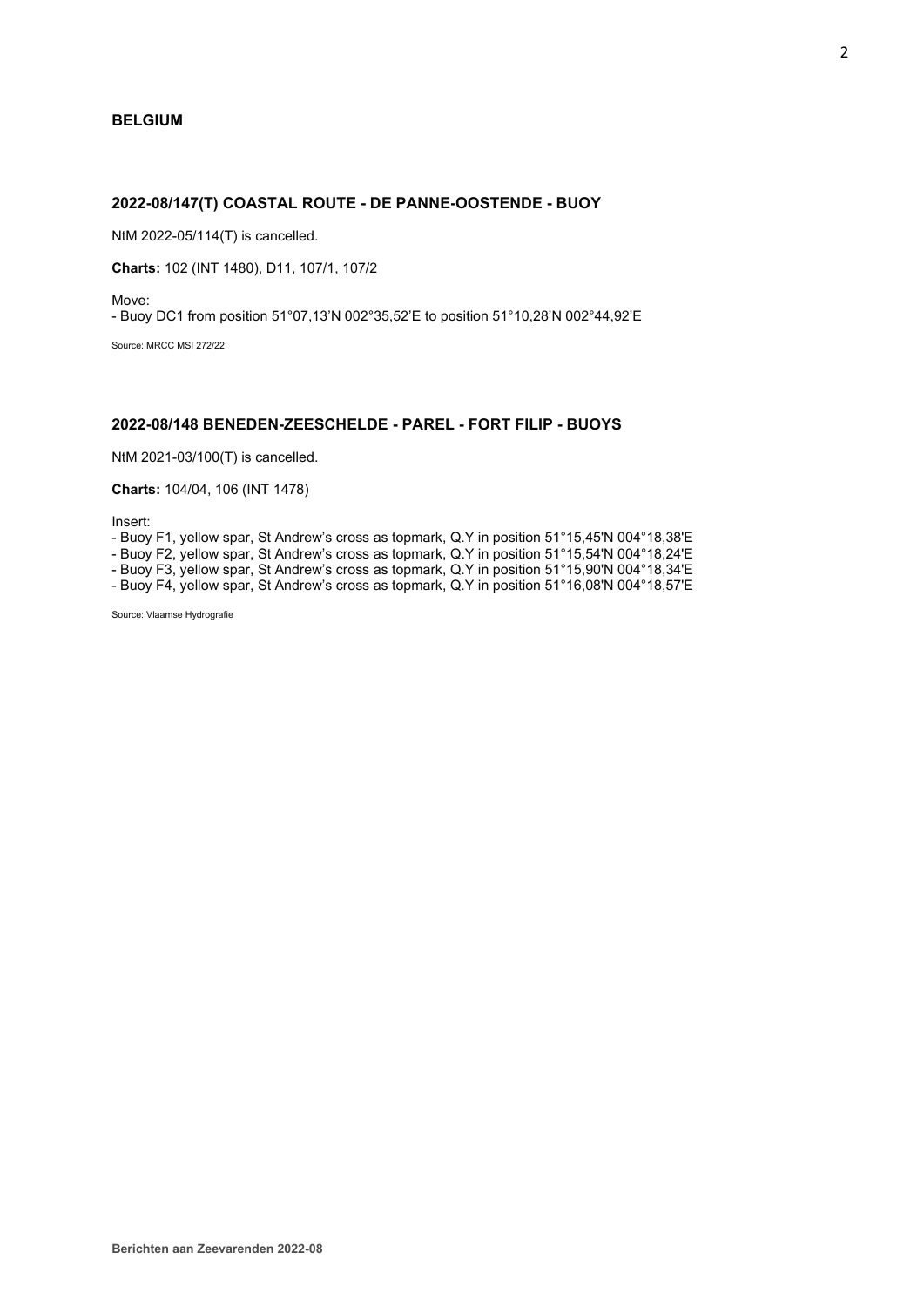# **THE NETHERLANDS**

# **2022-08/149(T) APPROACH WESTERSCHELDE - VLAKTE VAN DE RAAN - BUOYS**

**Charts:** 101 (INT 1474), 104/10, D11, 107/5

Insert:

- Buoy VR-A, yellow spar, Fl.Y.5s in position 51°26,19'N 003°20,07'E

- Buoy VR-B, yellow spar, Fl.Y.5s in position 51°26,12'N 003°20,07'E

- Buoy VR-C, yellow spar, Fl.Y.5s in position 51°25,56'N 003°24,01'E

- Buoy VR-D, yellow spar, Fl.Y.5s in position 51°25,49'N 003°24,01'E

These buoys cover two measuring frames.

Source: GNA Bass 028-2022, Bass 050-2022

# **2022-08/150 WESTERSCHELDE - TERNEUZEN-HANSWEERT - BUOYS**

**Charts:** 104/09 **List of Lights**

Delete:

- Buoy E 16 (LL nat. no. 0632.2) in position 51°23,05'N 003°53,53'E
- Buoy E 18 in position 51°23,33'N 003°53,96'E
- Buoy E 19 (LL nat. no. 0633.4) in position 51°22,93'N 003°54,01'E
- Buoy E 21 in position 51°23,27'N 003°54,35'E

Insert:

- Buoy E 16, red spar, cylinder as topmark in position 51°23,06'N 003°53,47'E
- Buoy E 18, red can, Iso.R.4s in position 51°23,33'N 003°53,96'E
- Buoy E 19, green spar, cone as topmark in position 51°22,87'N 003°53,84'E
- Buoy E 21, green conical, Iso.G.4s in position 51°23,27'N 003°54,35'E

Move:

- Buoy MG 2 from position 51°23,83'N 003°54,28'E to position 51°23,85'N 003°54,25'E

Source: GNA Bass 043-2022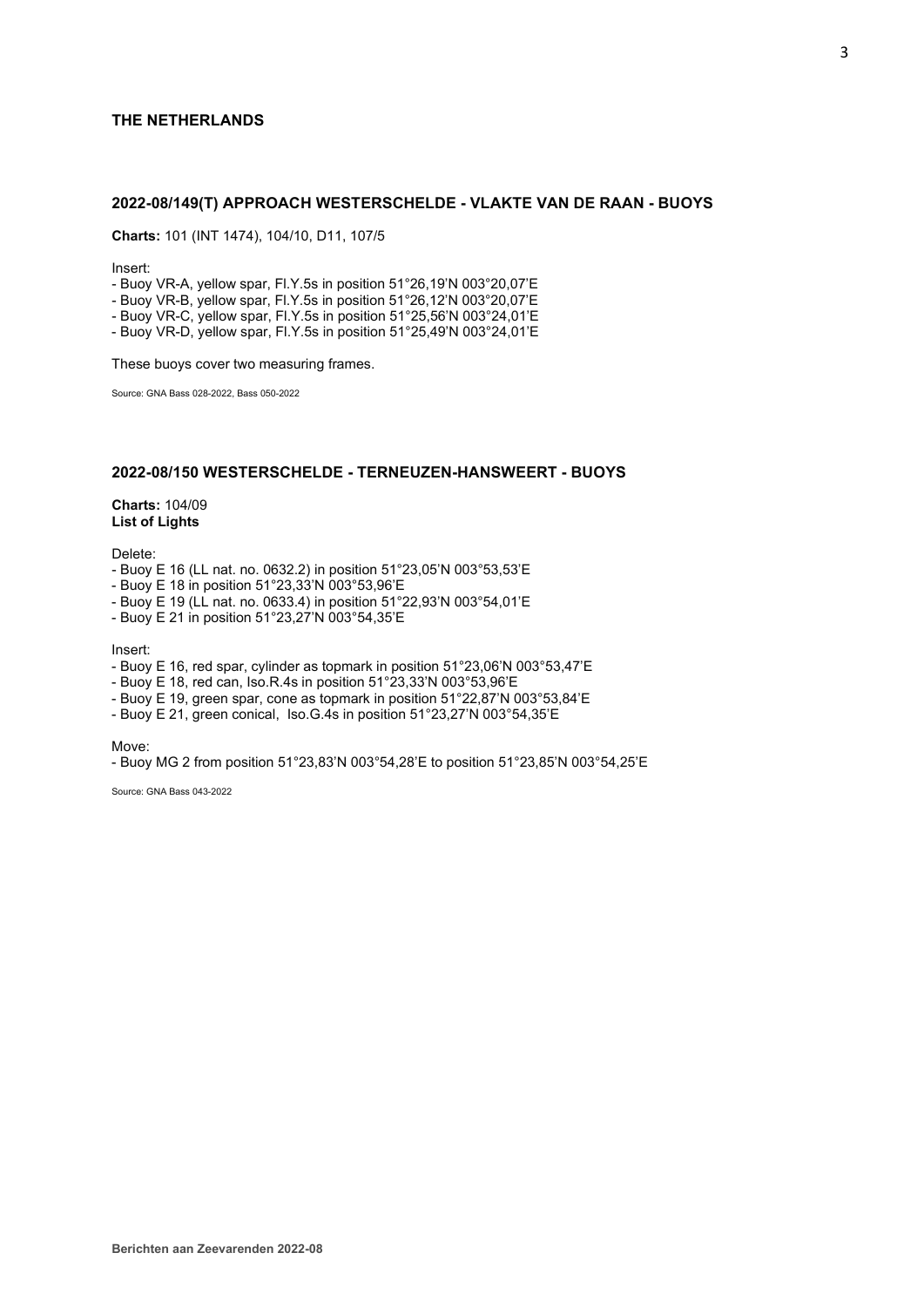# **2022-08/151 KANAAL GENT-TERNEUZEN - TERNEUZEN - POSTS - LIGHT**

**Charts:** 104/09, 105/10, 105/09 **List of Lights**

104/09, 105/10 Delete: - Post in position 51°20,14'N 003°48,78'E - Post in position 51°20,12'N 003°48,79'E - Post in position 51°20,10'N 003°48,80'E - Post in position 51°20,08'N 003°48,82'E - Post in position 51°20,06'N 003°48,83'E - Post in position 51°20,03'N 003°48,84'E - Post in position 51°20,02'N 003°48,85'E 105/10 Delete: - Light (LL nat. no. 0685.3 - int. no. B0250.3) in position 51°20,02'N 003°48,85'E 105/10, 105/09 Delete: - Post in position 51°19,35'N 003°49,38'E - Post in position 51°19,31'N 003°49,40'E Source: Rijkswaterstaat

# **2022-08/152 WESTERSCHELDE - WALSOORDEN-VALKENISSE - VALKENISSE-SAEFTINGE - FIETSPAD**

**Charts:** 104/06, 104/07, 106 (INT 1478)

Insert:

- Magenta dashed line (INT1 N1.2) for area bounded by the following positions: 51°22,11'N 004°07,06'E 51°22,22'N 004°08,15'E 51°22,32'N 004°08,62'E 51°22,44'N 004°09,06'E 51°22,62'N 004°09,42'E 51°22,39'N 004°09,12'E 51°22,24'N 004°08,68'E 51°22,12'N 004°08,19'E 51°22,03'N 004°07,07'E - Magenta text in this area: Fietspad (zie nota - see note)

Source: NLHO BaZ 2022-13/086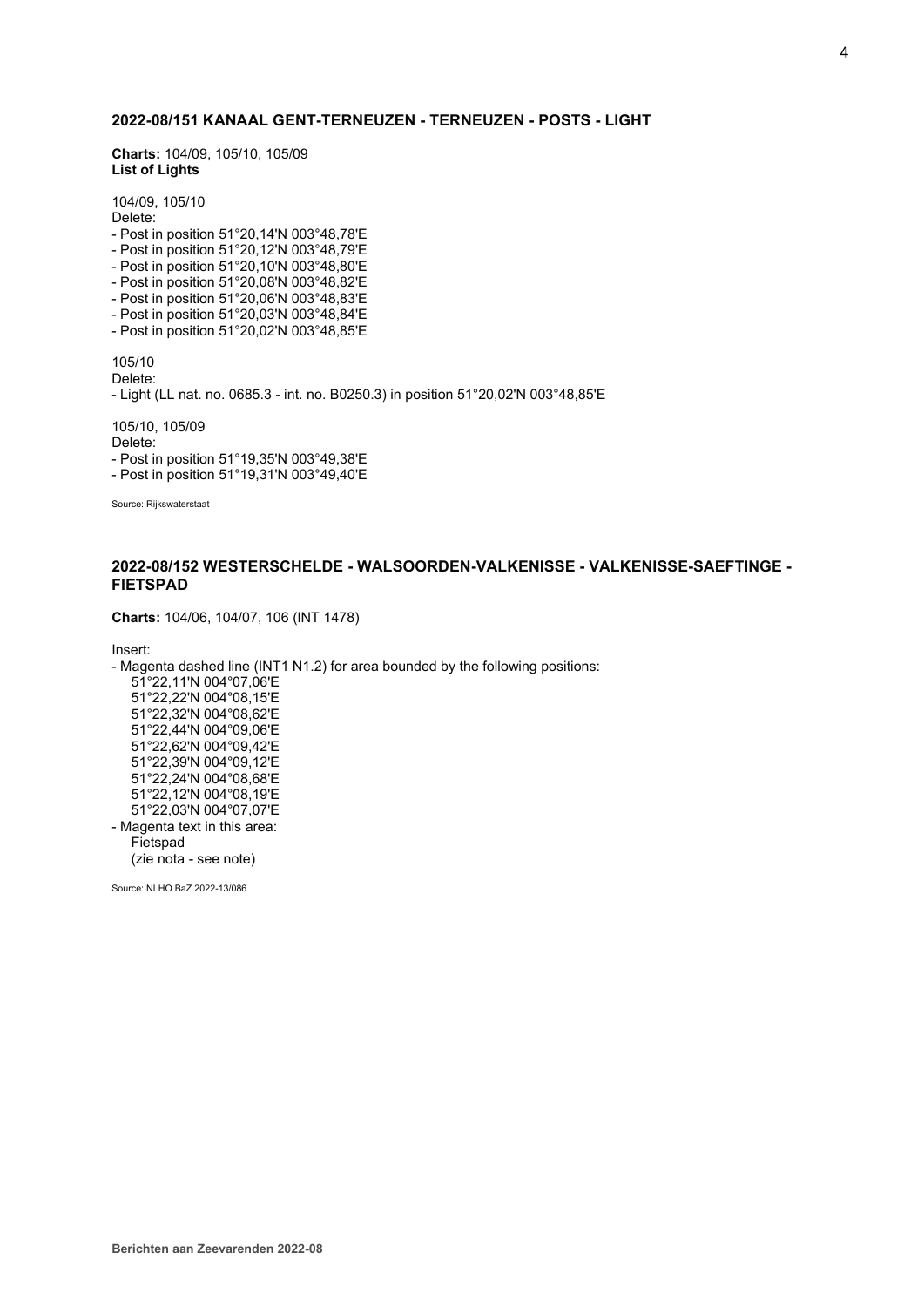# **MARITIME SAFETY INFORMATION (MSI) in force**

## **LB > 21/043 APPROACH BLANKENBERGE**

TEMPORARY EASTERN HARBOR LIGHT INSTALLED IN BLANKENBERGE THE LIGHT WAS INSTALLED ON A 2M HIGH POLE HAS A RANGE OF 3NM

#### **LB > 22/013 DE PANNE-OOSTENDE**

DANGEROUS OBSTACLE ON THE SEABED BUOY STONE AND CHAIN LOST IN POS 51-10.28 N 002-44.92 E

#### **MSI > 22/116 BE EEZ**

HYDROGRAPHICAL INSTRUMENTS ESTABLISHED IN POS 51-23,40 N 002-26,07 E NOT MARKED SHIPPING IS REQUESTED TO PASS AT A SAFE DISTANCE

#### **MSI > 22/122 BE EEZ**

HYDROGRAPHICAL INSTRUMENT ESTABLISHED IN POS 51-23,40 N 002-26,01 E NOT MARKED SHIPPING IS REQUESTED TO PASS AT A SAFE DISTANCE

#### **MSI > 22/186 PORT OF NIEUWPOORT**

HARBOUR NIEUWPOORT WORK IN PROGRESS BETWEEN PIER DURING WORK HOURS PASSAGE WIDTH IS LIMITED TO MIN. 14 METERS AND TEMPORARY BLOCKAGE IS POSSIBLE WORKINGVESSELS AND DREDGERS BETWEEN PIER ARE LISTENING OUT ON VHF CHANNEL 17

#### **MSI > 22/208 SCHEUR**

MOW 0 MEASURING POLE, 51-23.67 N 003-02.75 E RACON: INACTIVE

#### **MSI > 22/209 WIELINGEN**

MOW 3 MEASURING POLE, 51-23.38 N 003-11.92 E RACON: INACTIVE

#### **MSI > 22/218 TSS-OFF NOORDHINDER**

LIGHTBUOY OHR2, 51-37.20 N 002-38.41 E LIGHT UNLIT

#### **MSI > 22/219 OOSTENDE-ZEEBRUGGE**

HYDROGRAPHICAL INSTRUMENT ESTABLISHED IN POS 51-21-611N 003-06,885 E NOT MARKED SHIPPING IS REQUESTED TO PASS AT A SAFE DISTANCE

### **MSI > 22/221 BE EEZ**

AN UNPROTECTED CABLE IS ON THE SEABED BETWEEN THE FOLLOWING POSITION 51-13.51N 002- 53.95E 51-21.10N 002-45.58E PROHIBITED TO ANCHOR OR TO FISH IN THIS VICINITY GUARD VESSEL ST JOHN IS LISTENING OUT ON VHF CH65 AND CH16

#### **MSI > 22/252 TSS-WESTHINDER**

UNDERWATER OBSTACLE IN POS 51-25.086 N 002-35.246 E SHIPPING IS REQUESTED TO PASS AT A SAFE DISTANCE ANCHORING AND FISHING ARE PROHIBITED

#### **MSI > 22/257 TSS-WESTHINDER**

WESTHINDER ANCHORAGE M/V GRANDE ANGOLA ANCHOR AND CHAIN LOST IN POS 51-24.10 N 002- 37.00 E

#### **MSI > 22/265 BE EEZ**

BOTTOM SURVEY BY M/V GEO OCEAN IV AREA WESTHINDER BANK VESSEL IS RESTRICTED IN MANOEUVRABILITY , VESSELS HAVE TO PASS WITH A SAVE DISTANCE GEO OCEAN IV IS LISTENING OUT ON CHANNEL 16 AND 60

## **MSI > 22/273 COASTAL ROUTE**

UNDERWATERPIPELINE ESTABLISHED BETWEEN BEACH AND 51-13,38N 002-51,66E MARKED WITH NORTH CARDINAL BUOY 'JDN' UNDERWATERPIPELINE ESTABLISHED BETWEEN BEACH AND POS 51- 10,28N 002-44,92E MARKED MARKED WITH NORTH CARDINAL BUOY 'DC1' UNDERWATERPIPELINE ESTABLISHED BETWEEN BEACH AND POS 51-16.21N 002-59.53E MARKED WITH NORTH CARDINAL BUOY 'DM1' SHIPPING IS REQUESTED NOT TO ANCHOR NOR TO FISH ABOVE THIS PIPELINE